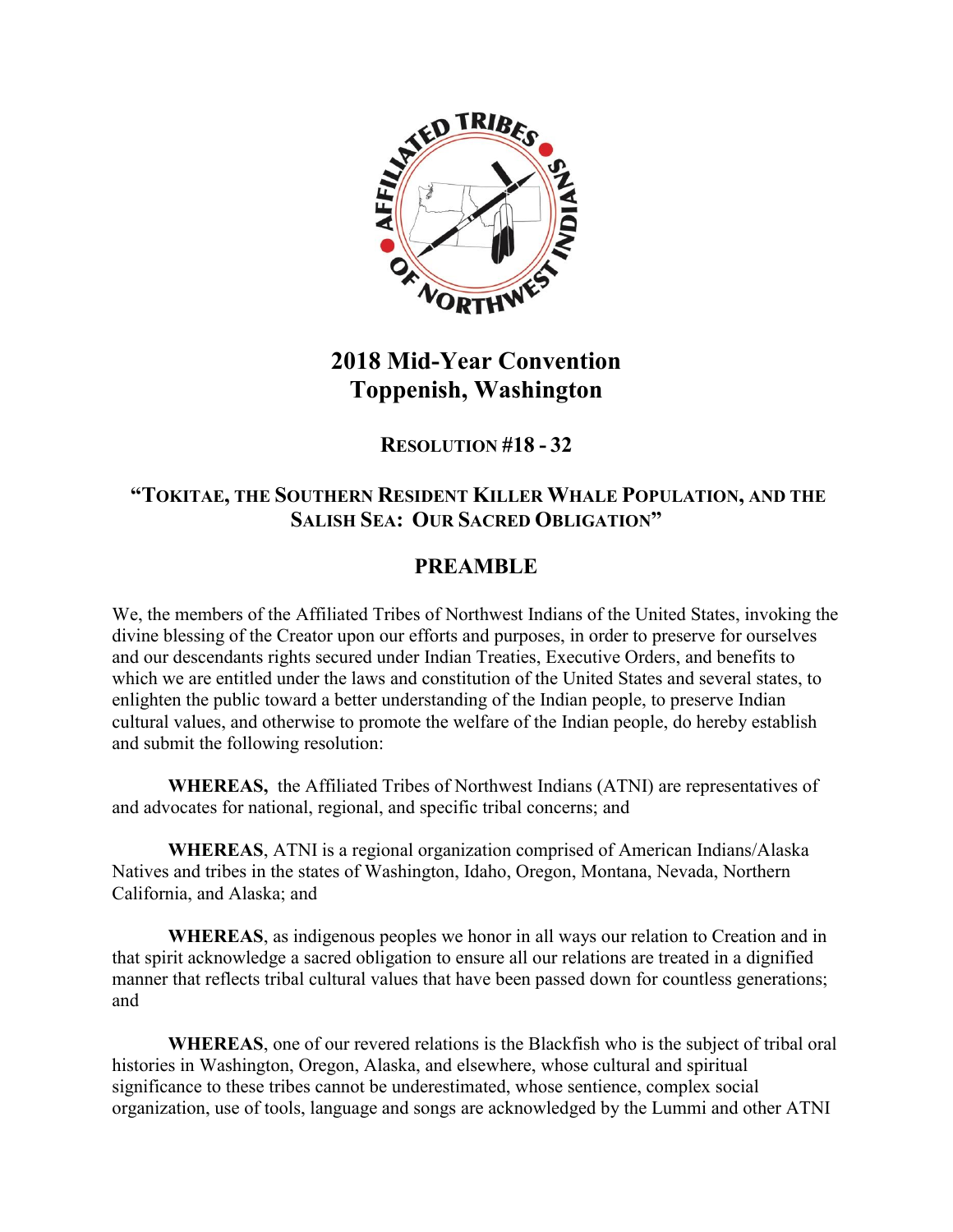member-tribes and whom we therefore call in our language, and is acknowledged by the Lummi and other ATNI member tribes to be, "the people under the water"; and

**WHEREAS**, in 1970, in Penn Cove (Whidbey Island) in Washington State, there occurred a brutal and immoral "round-up" of Blackfish that resulted in the death of adult and immature Blackfish and the abduction of many of our relations who were then shipped off to marine parks where all but one have since died; and

**WHEREAS**, the one remaining captive Blackfish in the United States, Tokitae (*aka* Lolita), has been separated from her family since 1970 and from any other Blackfish since the suicide of her sole companion, the Blackfish "Hugo," in 1980, but to the present day she still calls out and recognizes the distinct dialect and unique identifying song of her native L-pod of the Southern Resident Killer Whale (SRKW) population; and

**WHEREAS**, she has since 1970 been kept in an 80 $^{\circ}$  long, 20 $^{\circ}$  deep, open-air circular tank in the Miami Seaquarium where, under heavy medication and the guise of "public education," but, in reality in the interest of profit for Miami Seaguarium, Palace Entertainment, and Parques Reuniodos (PQR), she performs humiliating and unnatural tricks for the public twice daily, every day; and

**WHEREAS**, her capture and captivity are all one interconnected and continuous crime against nature and a violation of our ancestral cultural values such that it is our sacred obligation to reunite her with her family where she can assume her rightly place in the natural order, live out the remaining decades of her life in accordance with natural law, and help bring healing to the past trauma of L-pod; and

**WHEREAS**, contrary to the half-truths and misinformation promoted by Miami Seaquarium, there is more than ample scientific evidence to demonstrate that: 1) she is in grave peril in Miami where in her ageing, inadequate, open-air tank she is subject to unnatural conditions, intense heat, and to potential harm inflicted by hurricanes that are increasing in frequency, duration, and intensity, and 2) she is a prime candidate for rehabilitation in a designated sanctuary to be made available to her in Eastsound (Orcas Island, Washington State) that is part of her natal waters and which contains a king salmon hatchery; and

**WHEREAS**, it is imperative to understand the context of this obligation in terms of an inherent right and a treaty right, and in terms of indigenous ways of knowing the natural law as embodied in our relationship to Tokitae, to her family, and to the SRKW population; and

**WHEREAS**, her rehabilitation and reunion will bring increased attention to Executive Order 18-02, signed by Governor Jay Inslee on March 13, 2018, establishing the Southern Resident Killer Whale Recovery and Task Force; and

**WHEREAS**, this effort will also help focus tribal efforts to take all the steps necessary to preserve and protect the biodiversity and cultural significance of the Salish Sea and restore it to its original vigor; now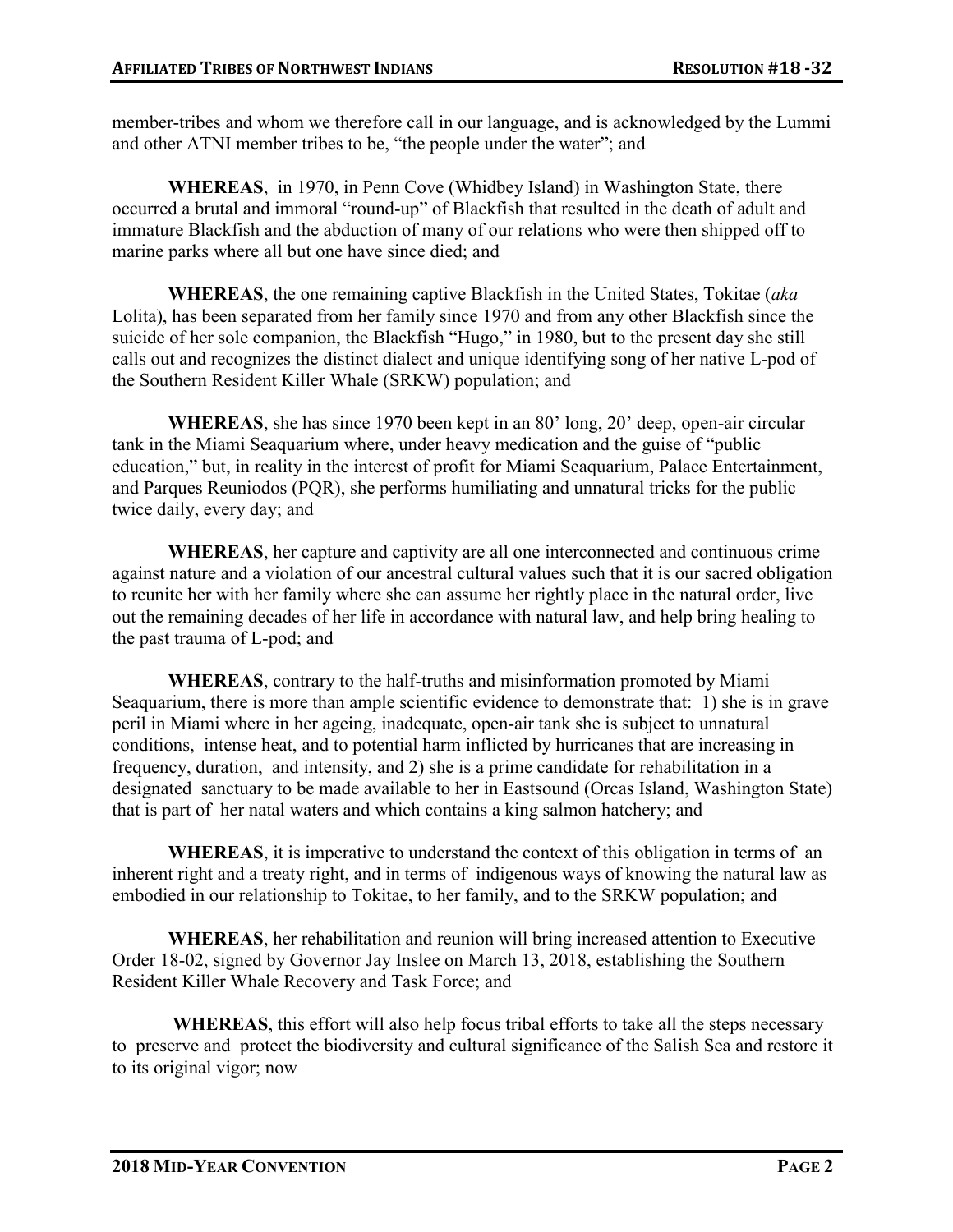**THEREFORE BE IT RESOLVED**, that ATNI supports and endorses the efforts being coordinated by the Lummi Nation to return Tokitae to her family and calls upon Miami Seaquarium, Palace Entertainment, and Parques Reuniodos to agree to negotiate the terms and conditions for her release and safe return to her natal waters; and

**BE IT FURTHER RESOLVED, that ATNI calls on Morgan Stanley, a significant** investor in PQR, to insist that Parques Reuniodos advocates to Palace Entertainment and Miami Seaquarium to partner with the Lummi Nation to secure the release and return of Tokitae to her family; and

**BE IT FURTHER RESOLVED**, that ATNI calls upon Governor Inslee and Washington State legislators to work with the Lummi Nation to secure any state permits that might be required for the return and rehabilitation of Tokitae and her reunion with her family; and

**BE IT FINALLY RESOLVED**, that in the context of the campaign for Tokitae, the SRKW population, and the Salish Sea, that ATNI supports the Lummi Nation's "Statement on the Cultural Significance and Management of the Xwullemy (the Salish Sea)<sup>"</sup> and for all agencies of the state, local, and federal government to comply with the Statement (See attached Statement and Map).

#### **CERTIFICATION**

The foregoing resolution was adopted at the 2018 Mid-Year Convention of the Affiliated Tribes of Northwest Indians, held at the Legends Casino Hotel - Toppenish, Washington, on May 21- 24, 2018.

Leonnal Fra \_\_\_\_\_\_\_\_\_\_\_\_\_\_\_\_\_\_\_\_\_\_\_\_\_\_ \_\_\_\_\_\_\_\_\_\_\_\_\_\_\_\_\_\_\_\_\_\_\_\_\_\_

Leonard Forsman, President Norman Jean Louie, Secretary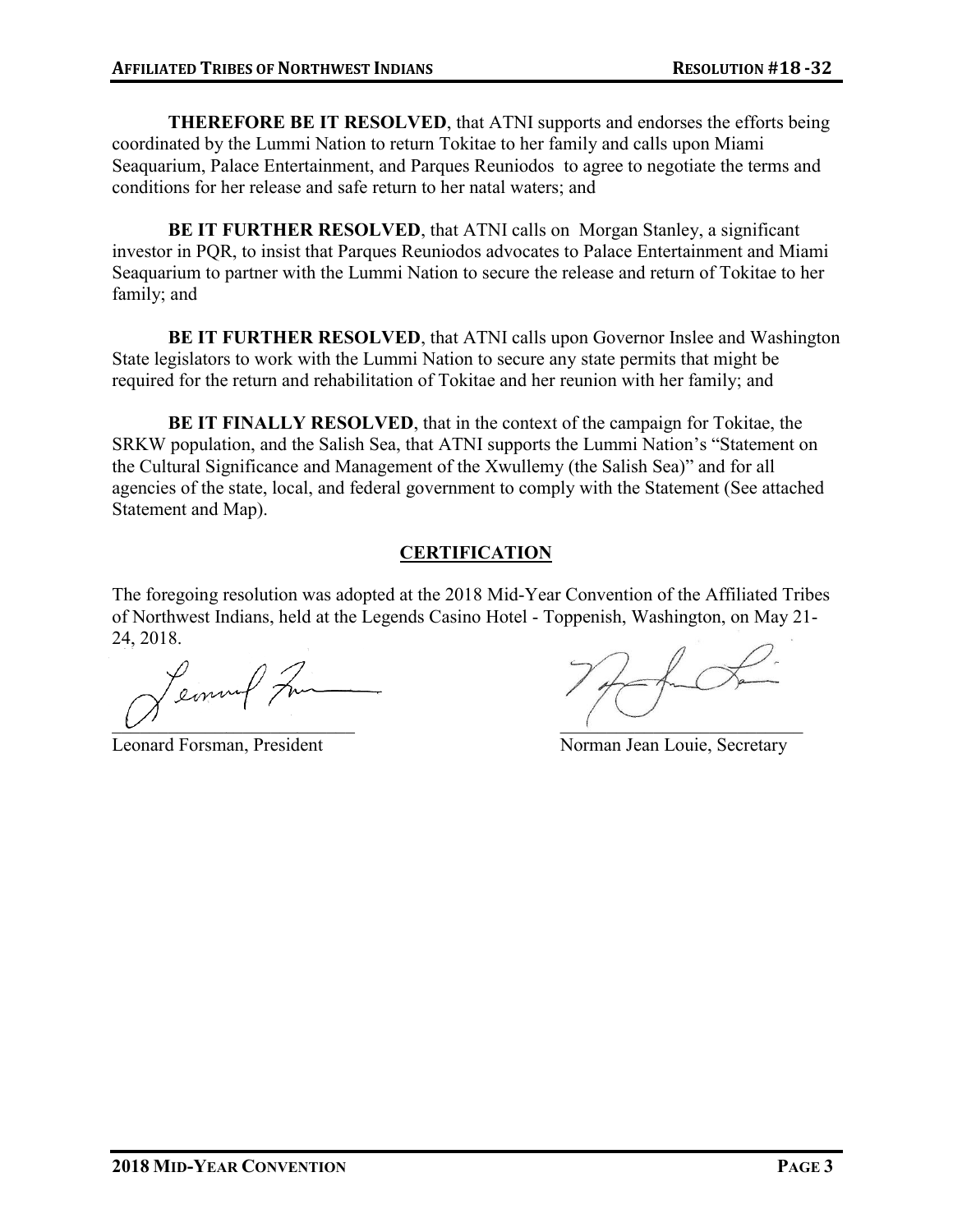# Attachment: Lummi Salish Sea Statement and Salish Sea Map

|                                                                                                                                                                                                                                                                                                                                                                                                                                                                                                                                                                                                                | The Cultural Significance and Management<br>of the<br>Xwalleny <sup>1</sup> (Salish Sea)<br>Cultural Significance of the Salish Sea                                                                                                                                                                                                                                                                                                                                                                                                                                                                                                                                                                                                                                                                                                                                                     |
|----------------------------------------------------------------------------------------------------------------------------------------------------------------------------------------------------------------------------------------------------------------------------------------------------------------------------------------------------------------------------------------------------------------------------------------------------------------------------------------------------------------------------------------------------------------------------------------------------------------|-----------------------------------------------------------------------------------------------------------------------------------------------------------------------------------------------------------------------------------------------------------------------------------------------------------------------------------------------------------------------------------------------------------------------------------------------------------------------------------------------------------------------------------------------------------------------------------------------------------------------------------------------------------------------------------------------------------------------------------------------------------------------------------------------------------------------------------------------------------------------------------------|
| L                                                                                                                                                                                                                                                                                                                                                                                                                                                                                                                                                                                                              | The Salish Sea, known in the Lummi language as Xwallemy has been the home of the<br>Lummi and other tribes since time immemorial. It defines the identity of the Lummi<br>Nation and sustains our existence. It is intimately associated with virtually all the events<br>and patterns of events in history that have defined the Lummi Nation as a culture.                                                                                                                                                                                                                                                                                                                                                                                                                                                                                                                            |
| П.                                                                                                                                                                                                                                                                                                                                                                                                                                                                                                                                                                                                             | The 1855 Treaty of Point Elliott, which like other treaties executed by tribal governments<br>and the United States government, constitutes the supreme law of the land, guarantees to<br>the people of the Lummi Nation the right to fish in their usual and accustomed places,<br>which comprise the fresh and salt waters of the Salish Sea.                                                                                                                                                                                                                                                                                                                                                                                                                                                                                                                                         |
| Ш.                                                                                                                                                                                                                                                                                                                                                                                                                                                                                                                                                                                                             | The Lummi Nation holds that the Salish Sea is eligible for the National Register of<br>Historic Places (NRHP), for listing as a National Historic Landmark, and for inclusion in<br>the World Heritage List, for its association with the culture, traditions, and history of the<br>Lummi people.                                                                                                                                                                                                                                                                                                                                                                                                                                                                                                                                                                                      |
| IV.                                                                                                                                                                                                                                                                                                                                                                                                                                                                                                                                                                                                            | The fish, shellfish, marine mammals, avian life, plant life, water quality and air quality of<br>the Salish Sea all are elements that contribute to its cultural significance, as do the<br>traditions and traditional lifeways of the Lummi people.                                                                                                                                                                                                                                                                                                                                                                                                                                                                                                                                                                                                                                    |
| Management of the Salish Sea and its Contributing Elements                                                                                                                                                                                                                                                                                                                                                                                                                                                                                                                                                     |                                                                                                                                                                                                                                                                                                                                                                                                                                                                                                                                                                                                                                                                                                                                                                                                                                                                                         |
| L                                                                                                                                                                                                                                                                                                                                                                                                                                                                                                                                                                                                              | In their compliance with federal and state laws the Lummi Nation expects agencies of the<br>federal, state, and local governments to consult in good faith (i.e., adhere to the principles<br>of full, prior, and informed consent) with the Lummi Nation to avoid adverse effects on<br>the tangible and intangible cultural properties of the Salish Sea, and to adopt such<br>measures as are agreed upon to restore culturally significant aspects of the Salish Sea that<br>have deteriorated or been adversely affected by human activities over the years. Until<br>such time as there is meaningful consultation with the Lummi Nation and it formally<br>agrees with the proposed measures, our position should be construed as opposed to the<br>proposed activity. Any action contrary to this position would be in violation of our<br>treaty, the Supreme Law of the Land. |
| П.                                                                                                                                                                                                                                                                                                                                                                                                                                                                                                                                                                                                             | The Lummi Nation expects that such consultation will be carried out with full respect for<br>the United Nations Declaration on the Rights of Indigenous Peoples (UNDRIP).                                                                                                                                                                                                                                                                                                                                                                                                                                                                                                                                                                                                                                                                                                               |
| Ш.                                                                                                                                                                                                                                                                                                                                                                                                                                                                                                                                                                                                             | While the Lummi Nation does and will cooperate with other tribes and governments to<br>ensure the proper management of the Salish Sea and its contributing elements, no one but<br>the Lummi Nation is authorized to speak for the Lummi Nation without the Lummi<br>Nation's explicit agreement. We expect all agencies to adhere to the protocols of<br>government-to-government relations.                                                                                                                                                                                                                                                                                                                                                                                                                                                                                           |
| <sup>3</sup> XwwNerry is the language term that historically referred to the glaciers that existed in our area and now refers to<br>the glacial peaks and the waters left behind by the receded glaciers to become the sea and fresh water and<br>includes other bioregion properties. Thus, Xwlem/Ch'oSen as a language-based term(s) for many if not all aspects<br>of our bioregion. The Xwallemy or Salish Sea can be viewed as having both the practical side of our Lhagtemish<br>people but also have our spiritual and religious significance as yet the another side.<br>LIBC Approved March 13, 2018 |                                                                                                                                                                                                                                                                                                                                                                                                                                                                                                                                                                                                                                                                                                                                                                                                                                                                                         |